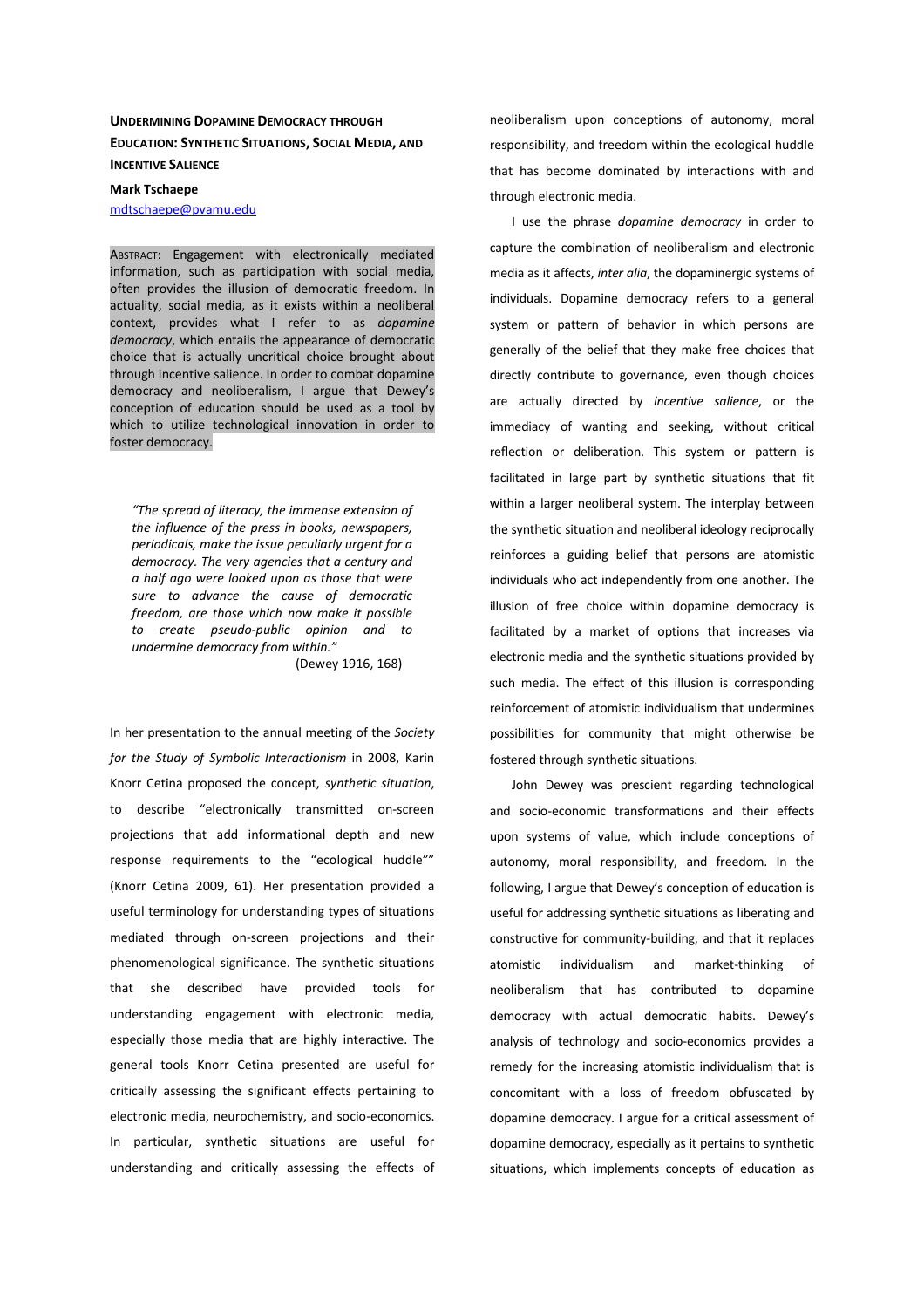## Pragmatism Today Vol. 7, Issue 1, 2016 UNDERMINING DOPAMINE DEMOCRACY THROUGH EDUCATION: SYNTHETIC SITUATIONS, SOCIAL MEDIA, AND INCENTIVE SALIENCE *Mark Tschaepe*

proffered by Dewey. First, I describe neoliberalism and its connection to dopamine democracy. Second, I explain Knorr Cetina's concept of synthetic situations, expanding upon it as it provides insight regarding dopamine democracy and atomistic individualism. As an example of synthetic situations and their role in dopamine democracy, I use the example of social media. Third, I apply criticisms that Dewey provided pertaining to autonomy, individualism, and socio-economics, as well as technological changes and how these changes relate to information and conceptions of personhood. Finally, I suggest reconsidering the ontology of personhood in accordance with Dewey's conception of education, which entails utilizing synthetic situations to undermine atomistic individualism and neoliberal thinking.

#### **Neoliberalism and Dopamine Democracy**

Neoliberalism generally refers to an ideology associated with politics that is guided primarily by economic considerations. According to David Harvey, "It holds that the social good will be maximized by maximizing the reach and frequency of market transactions, and it seeks to bring all human action into the domain of the market" (Harvey 2005, 3). An arbitrarily free market subordinates political and social considerations so that economic value precedes all other values. *Homo oeconomicus* replaces *homo politicus* (Foucault 2004/2008). Capitalism and democracy are wed within neoliberalism in such a way that capital dominates all aspects of life as consumerism and personal choice are presented as *democratic* choice. Driven by enterprise, neoliberal systems operate as complex, multidimensional markets. Individuals occupy these multiple dimensions. Their personal interactions within markets provide the appearance of democratic choice, as well as the presumption that each individual is an atomistic free agent, bound only by monetary constraints, which are considered primarily determined by the wants and efforts of each individual alone.

Participation in the market-driven environment perpetuates and reinforces the belief that persons are atomistic entities who only form communities through some form of aggregation. The myth of the individual that is fostered by market thinking helps sustain the appearance of democracy and democratic choice that obfuscates the driving force of capital that subsumes individuals and communities. A seemingly endless array of consumer choices, including products, feelings of anticipation and temporary fulfillment, and the assumption of self-value connected to the processes of wanting and seeking, all fuel dopamine democracy. Synthetic situations within a neoliberal system  $-$  a system that gives precedence to economy over all other considerations – magnifies and strengthens dopamine democracy at the expense of educated citizenry and community participation.

## **Synthetic Situations and Individualism**

According to Knorr Cetina, synthetic situations are environments "augmented (and temporalized) by fully or partially scoped components – in which we find ourselves in one another's and the scopic components' response presence, without needing to be in one another's physical presence" (Knorr Cetina 2009, 69). Scopic systems, which comprise synthetic situations, are arrangements "of hardware, software, and human feeds that together function like a scope: like a mechanism of observations and projection, here collecting, augmenting, and transmitting the reality of the markets" (64). Synthetic situations multiply experiences of market choice beyond those that are only *local*, which Knorr Cetina defines as "witnessable" through the senses, "as opposed to imputation or inference" (63). Participants in synthetic situations are required to transition between scopic electronic contexts and non-electronically mediated local situations. Unlike local situations, synthetic situations allow for global activity that transcends provisional limitations of space and what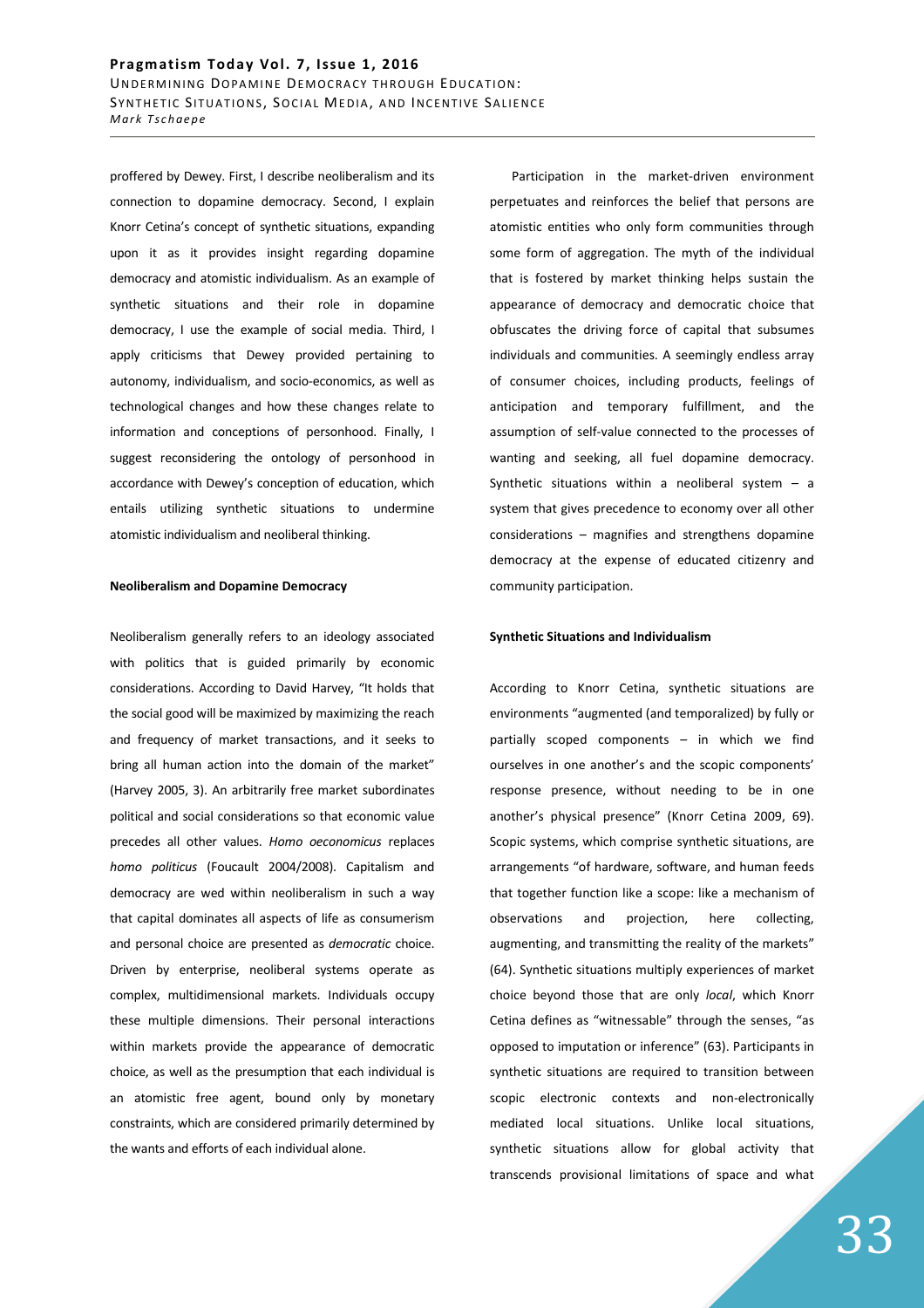might be considered traditional time sequences. Alterations and variations of temporal and spatial considerations are evident in market transactions and with regard to conveyance of information. "Streams run at different speeds: prices may change within split seconds, analysis and headline news trickles in more slowly and is reiterated repeatedly, transaction records nearly match the speed of transactions" (71). Knorr Cetina divides synthetic situations into four types that are defined by the relation between scoped reality and what she refers to as the "physical world" or "physical elements" (67).

The first type of synthetic situation is that of market traders who occupy the same physical space, but are primarily engaged with information on screens. Their interaction with the representation of market information scrolling down the screen is primary, while interaction with other traders within the same office space is secondary. This is similar to engagement with other forms of online markets, such as retail sites. The second type of synthetic situation is one in which persons interact face-to-face, but their surroundings are synthetic. The effect of the second type is similar to that of using a blue screen behind actors in order to place them into various situations that are not part of their local physical world. The third type is one in which synthetic components feature in the situation, but are not primary. An example of this situation is one in which people interact within a physical space (such as an office or library) while periodically referencing information on a screen (such as a handheld device or laptop computer). The fourth type of synthetic situation is one in which persons interact through a "telepresence," such as through a video conference (68). All four of these types of synthetic situations expand the scope of interaction beyond the local. Within the context of neoliberalism, all four types of synthetic situation are driven primarily by economic considerations and function as parts of markets.

By providing interactions beyond the local physical world, synthetic situations within a neoliberal context multiply sources for market choices, anticipations, momentary fulfillments, and arbitrary freedoms that are associated with dopamine democracy. This is especially true in the first type of synthetic situation, which includes most social media interactions. Synthetic situations are not inherently connected to dopamine democracy, but because of the dominance of neoliberal ideology that drives the context in which they are used, persons tend toward atomistic individualism and corresponding false conceptions of autonomy. In his work on freedom, education, and politics, Dewey provides useful criticisms of this type of individualism perpetuated by the marriage of a particular type of socioeconomic ideology with technological innovation. Before applying these criticisms, reviewing what technology is and how certain synthetic situations pertain to particular instances of dopamine democracy is helpful for understanding problems within the current neoliberal context.

Technology is here to be understood in accordance with the pragmatic definition Larry Hickman supplies. "Technology […] involves the invention, development, and cognitive deployment of tools and other artifacts, brought to bear on raw materials and intermediate stock parts, with a view to the resolution of perceived problems" (Hickman 2001, 12). This definition is important for understanding synthetic situations as having value only within the context of use. There are no synthetic situations *in-and-of-themselves*. As Hickman goes on to state, "Technology in this sense is what establishes and maintains the stable technical platforms – the habitualized tools, artifacts, and skills – that allow us to continue to function and flourish" (12). Synthetic situations consist of habitualized tools, artifacts, and skills that enhance the ability to function within an environment. When that environment is a neoliberal one, flourishing is undermined by the precedence given to market values. Synthetic situations then tend to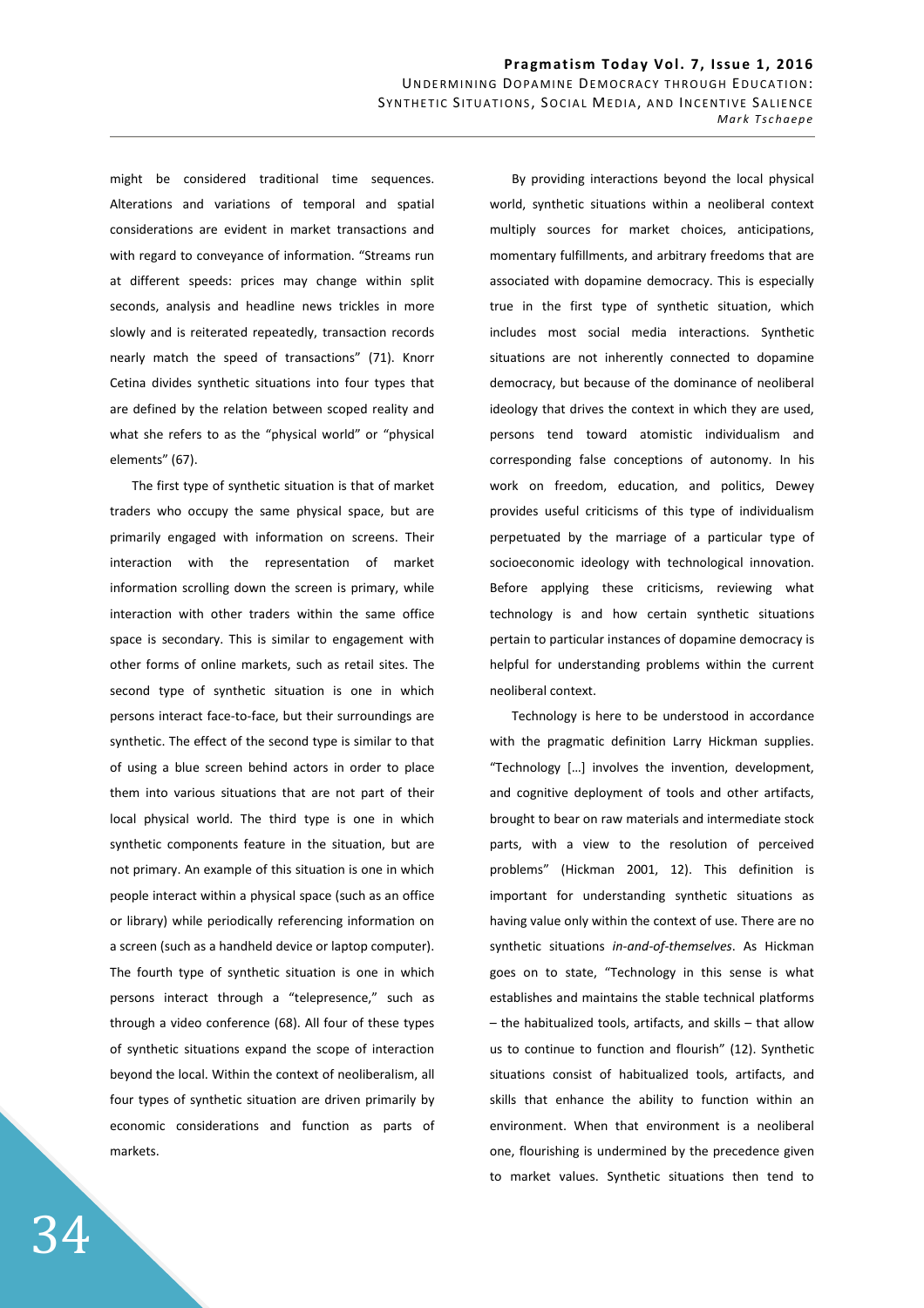undermine the ability of persons to flourish, as they are used to solve problems of markets, not problems of persons.

Personhood is considered atomistic within a marketdriven environment. Persons are defined as individual biological entities (human bodies), desiring entities (consumer bodies), and individual enterprises (corporate bodies). Value is determined by that which increases capital within markets; all else, including flourishing, is subsumed under the values determined within markets. Individual atomism is presumed and perpetuated within dopamine democracy as the guiding ontology of personhood. The myth of the individual provides support to the veil of dopamine-driven democracy that thinly obfuscates corrosion of personhood and community in the wake of capital's primacy.

Synthetic situations increase the power of capital over that of persons within dopamine democracy by increasing the availability of products, the opportunities to seek those products, the appearance of increased choices, the barrage of feelings of anticipation, and the fleeing fulfillment concomitant with consumption. The expanse of the local into the global within a neoliberal system entails an increase of markets and the subsumption of persons within those markets. All becomes part of a larger network of markets. Even within social media contexts that are not explicitly market-driven, markets still dominate and foster a dopamine democracy within a neoliberal environment.

Social media, such as Facebook and Twitter, are exemplary as synthetic situations that, within a neoliberal context, perpetuate dopamine democracy despite not being overtly designed for the purpose of monetary exchange for goods or services. Social media is primarily a platform designed to facilitate communication of information between parties through the first, third, and fourth types of synthetic situations. Because the synthetic situations are within a neoliberal context, they do not merely provide means for communication. Rather, social media becomes a multifaceted market that intersects with other markets. Facebook, for instance, becomes a marketplace of likes, comments, and shares. Twitter becomes a marketplace of likes and retweets. Communication of information is absorbed by quantification of symbolic capital  $-$  the number of likes, for instance, or the status of the person retweeting another's information – and becomes secondary as feelings of wanting, anticipation, and temporary reward become reciprocally connected to the value of activity and self. Just as neoliberalism entails the economization of the political, it also entails the economization of the social, wherein market principles are applied within nonmarket fields (cf. Brown 2015, 158). Within the synthetic situations of social media, this is where dopamine combines with what takes on the guise of democratic choice.

There are multiple neurochemical systems implicated in the processes of liking, commenting, and sharing within social media activity. For instance, the opioid, endocannabinoid, and GABA-benzodiazepine neurotransmitter systems are all involved in the pleasure associated with making choices. According to Berridge et al. these three systems are specifically connected to 'hedonic hotspots' that "are capable of generating increases in 'liking' reactions, and by inference, pleasure" (2008). The mesolimbic dopaminergic system has greater influence on motivation, especially with regard to wanting and reward, embodied in the seeking activities. Seeking is directly influential to attention, wanting, and anticipation (Alcaro et al. 2007). The type of wanting specific to the dopaminergic system does not require awareness – cognitive expectation – or particular long-term goal-seeking, but is rather *incentive salience*, which is focused on the immediacy of reward-related stimuli or objects of gratification. Incentive salience has been linked with the irrational wanting associated with addiction, wherein the desire is not for something cognitively wanted (what Harry Frankfurt calls *secondorder volitions*), but is desired regardless of a cognitive want (Berridge et al. 2008; Frankfurt 1971). Synthetic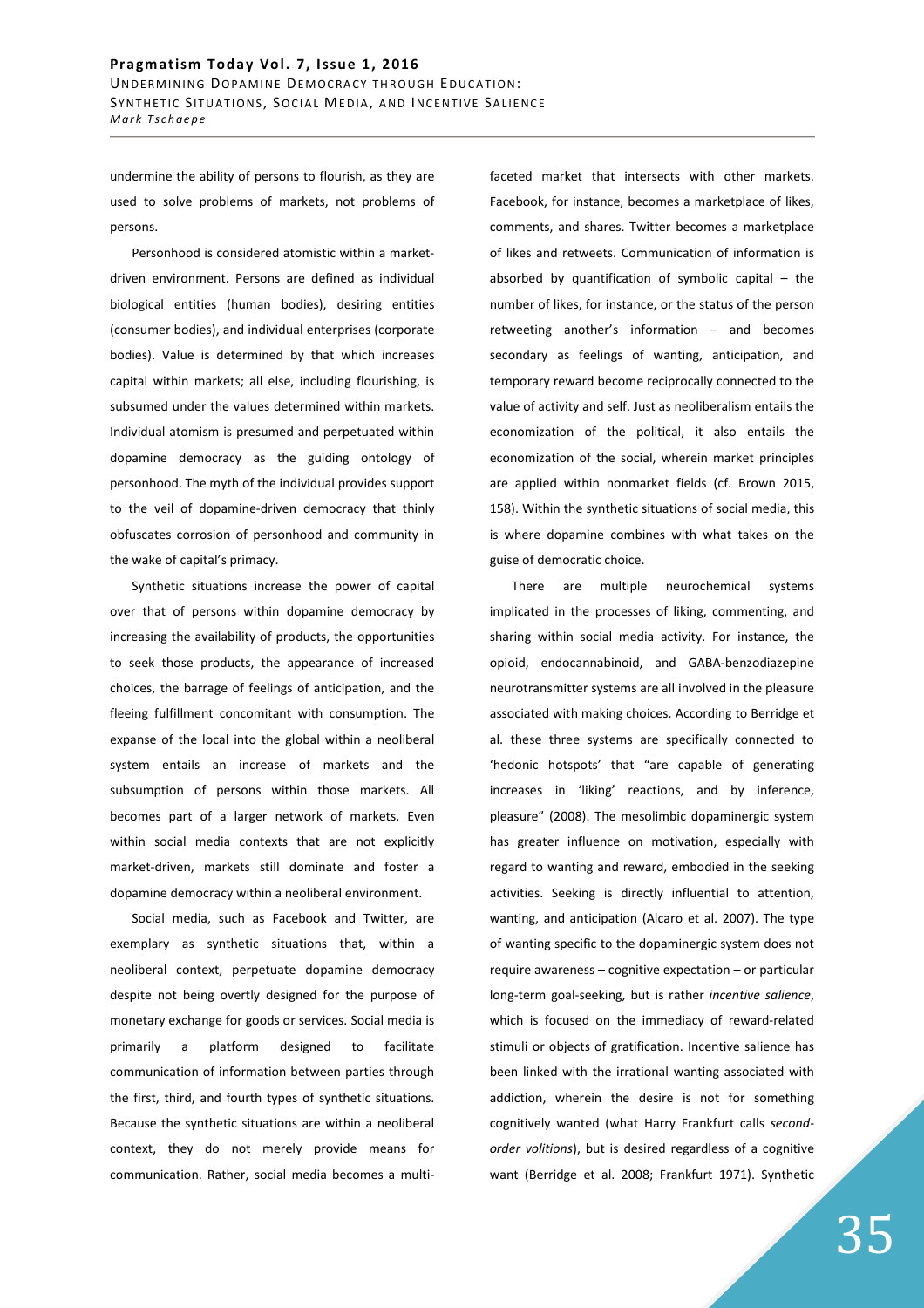situations within social media, such as liking, sharing, and commenting on Facebook, are linked to both pleasure and to incentive salience, but it is the dopaminergic activity – the reinforced feelings of focused attention, incentive salience, and anticipation of pleasure – that are especially surreptitious within a neoliberal context in terms of democratic choice. What appear to be choices brought about by cognitive want are in fact irrational choices motivated by incentive salience.

Reinforced dopaminergic activity that is increasingly focused on wanting and seeking immediate gratification resembles the same addictive behavior associated with substance abuse and other forms of addiction. Although synthetic situations within social media might otherwise be utilized for community-building through increased, global communication afforded by the expanse from the local environment, social media within a neoliberal environment breeds atomism in which individuals are further separated from one another as they are subsumed by markets. Addiction to wanting and seeking associated with markets of social media comprises what Henry Giroux has described as "a narcissistic hyperindividualism that radiates a near sociopathic lack of interest in  $-$  or compassion and responsibility for  $$ others" (Giroux 2014, 9-10). Despite being connected globally through synthetic situations, individuals are largely disallowed from forming communities. In fact, synthetic situations that perpetuate dopamine democracy foster the contrary of communitarianism. Individual choice that is meant to fulfill wanting and seeking overrides all else in a market of incentive salience and consumption. This activity is driven by incentive salience more than that which is cognitively wanted, i.e. wanted in a deliberative, critically reflective manner, yet parades as a form of democratic choice. The addictive cycle of likes, sharing, retweeting, and commenting appears as a process of individual, free, and informed choice that occurs within a democratic arena provided by synthetic situations, but the arena is a marketplace in which the participants are led by anticipation – the endless seeking for fulfillment. The *demos* does not direct, but is rather directed by its dopamine addiction masked as a form of freedom.

#### **Technology and dopamine democracy**

Synthetic situations are by no means the sole source of dopamine democracy as it is perpetuated via social media. Technological innovation is benign until put to use within a specific context or environment. Dewey is apt in his analysis of technological information and its interplay with concepts of freedom, autonomy, and community. He indicates that experience is always transactional, taking place between those who are part of a specific environment and that which constitutes the environment of which those persons are a part (LW 13, 25). For Dewey, that which is technological is part of the environments of which persons engage. Technology is part of what Dewey refers to as *the state of culture*. The state of culture includes the interactions of many factors, not simply the technological, "the chief of which are law and politics, industry and commerce, science and technology, the arts of expression and communication, and of morals, or the values men prize and the ways in which they evaluate them; and finally, though indirectly, the system of general ideas used by men to justify and to criticize the fundamental conditions under which they live, their social philosophy" (LW 13, 79). The technological is not a phase or set of artifacts or practices that is in isolation from politics or socioeconomic factors, but rather interacts with them as part of the state of culture. According to Dewey, technological innovations, especially those that are media for communication, shape the sentiments of those who utilize such media, often through the interplay of emotions and imagination more than information and reason (LW 13, 70). Tools that provide greater availability of information also provide greater influence of the political and socioeconomic values that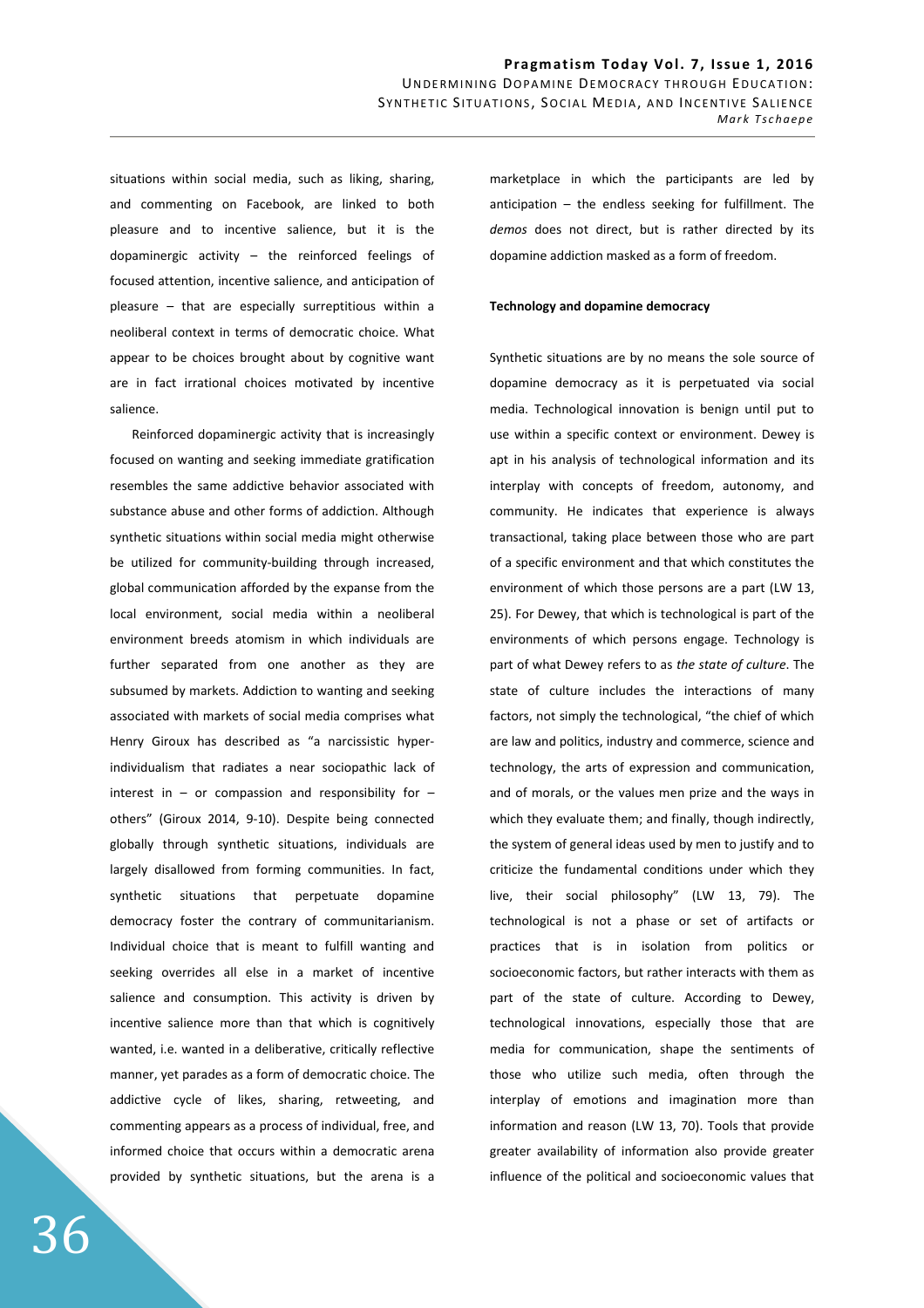are part of the same state of culture. Dewey foreshadows synthetic situations provided by current tools of communication when he states, "Today the influences that affect the actions performed by individuals are so remote as to be unknown" (LW 13, 94).

Because synthetic situations are within a state of culture that includes neoliberal values as primary, the economization and atomization of individuals comes to dominate most synthetic situations. Individualism, as Dewey points out, is a product of a particular type of state of culture (LW 13, 77). Neoliberalism is an extreme form of cultural condition that perpetuates extreme atomization of individuals from one another as if such differentiation was the natural state of the world. Not only is atomization of personhood emphasized through synthetic situations within a neoliberal state of culture, but there is overemphasis upon activity – specifically the incentive salience activity of wanting and seeking – as an end. Such overemphasis, especially in contrast to critically reflective, i.e. intelligent, activity, identifies "freedom with immediate execution of impulses and desires" (LW 13, 45). Within a neoliberal environment, the immediacy afforded by synthetic situations is mistaken for intelligent free choice. Individualism is concomitantly presumed to be the ontology of personhood that captures the natural state of being.

Dewey's criticisms of individualism presumed as the natural state of being indicate that an implicit ontology of personhood is contingent upon surrounding beliefs and practices. One of the greatest dangers of the atomization perpetuated by synthetic situations within a neoliberal environment is that the resulting conception of personhood is contradictory to actual democracy, to which dopamine democracy pays lip service, but undermines. Dopamine democracy undermines the possibility of persons actually engaging in democracy because atomization disallows communities of persons, which sustain and perpetuate democracy through educative processes. Education is stifled, in part, by the prevention of community formation fostered by the atomization of individuals via synthetic situations. In order to preserve and foster communities and education that facilitate democracy, sacrificing synthetic situations is unnecessary. Rather, synthetic situations may be reconfigured in tandem with reconsidering and reconstructing the contexts in which synthetic situations exist. One way to do this is to undermine neoliberalism and its concomitant ontology of personhood.

## **Education, democracy, and personhood**

The philosophy of education as proposed by Dewey is a useful tool for undermining dopamine democracy because, *inter alia*, it provides an ontology of personhood that supplies individuals with the means by which to engage in critically reflective democratic action rather than merely engaging in incentive salience parading as democratic choice. His philosophy of education also provides guidance for how to utilize synthetic situations as tools to facilitate democracy instead of perpetuating neoliberal conceptions of persons as primarily economic and atomistic agents. Dewey's conception of education is rooted in the idea of freedom as intelligent observation and judgment that contributes to self-control (LW 13, 46). Education focused on intelligent observation and judgment contributes to the development of individuals as free persons through facilitating intelligent habits of desire and imagination, and cooperative character contributes to the development of persons as free within a society. Dewey states that individualistic, competitive economic systems, such as neoliberalism, undermine education and the formation of character (LW 9, 186-191). In order to overcome the antagonism inherent to neoliberalism, education must aim toward developing persons as cooperative within a community. According to Dewey, "A society that is largely held together by the aim of many individuals to get on as individuals is not really held together at all. Changes occur with breathless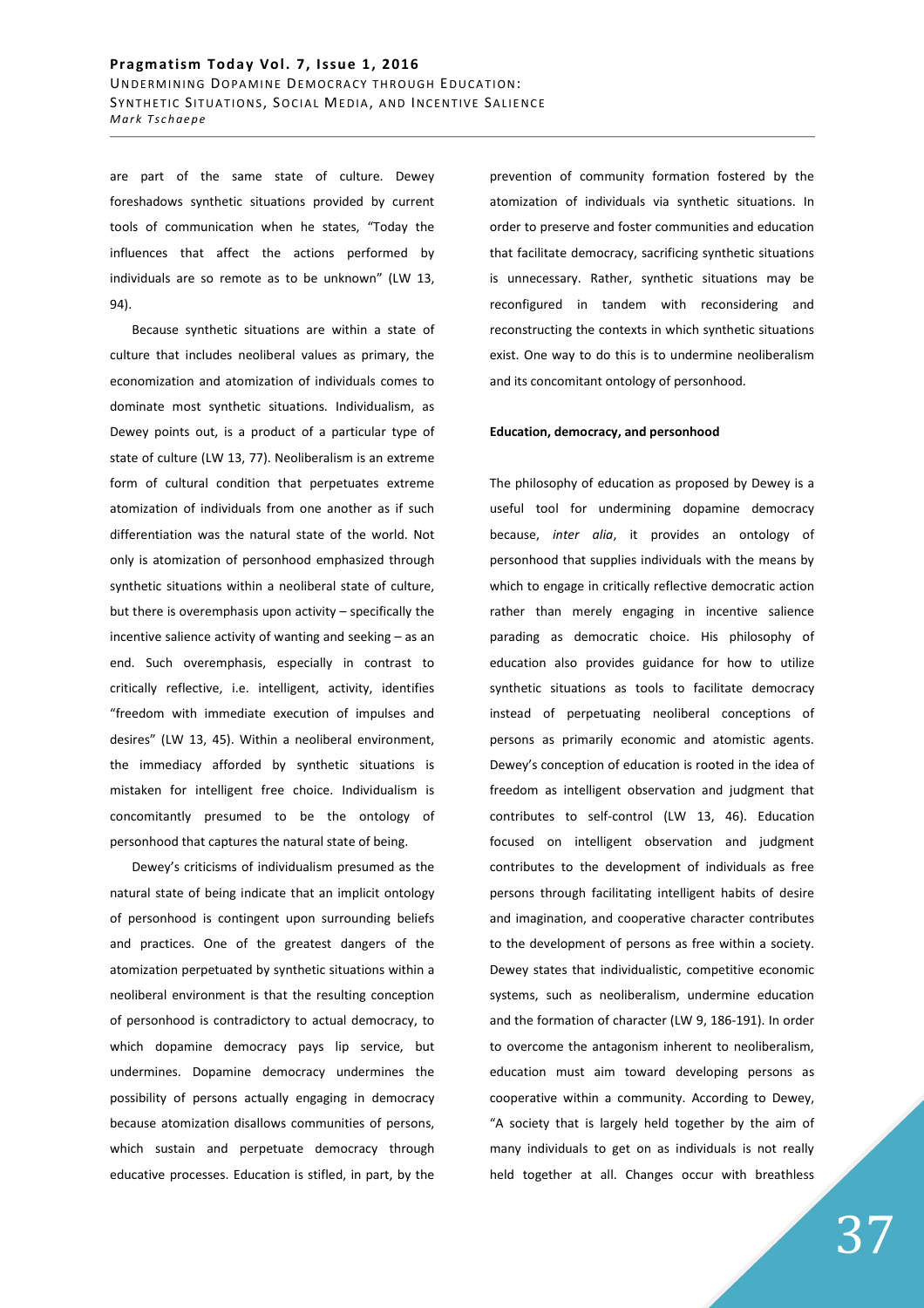rapidity, but they have little organization and next to no centre and unified tendency" (LW 9, 179). Personhood may be possible in such an individualistic system, but it remains fragmentary at best. By making freedom and community engagement through cooperation the aims of education, persons can flourish as democratic rather than as mere agents of incentive salience.

Dewey defines education as "reconstruction or reorganization of experience which adds to the meaning of experience, and which increases ability to direct the course of subsequent experience" (Dewey 1916, 77). Education is a process by which persons are developed as critical thinkers capable of engaging in reconstruction and reorganization, cognitive deliberative activities that contribute to democratic action. As Dewey states, "democracy is more than a form of government; it is primarily a mode of associated living, of conjoint communicated experience" (87). Part of democracy, according to Dewey, is that each individual considers others when deliberating and acting upon deliberations. The type of education necessary for democracy is one that provides individuals with personal interest in community, not merely in competition and material gain (99). Education that develops social sympathies facilitates widening the arenas of choice beyond wanting and seeking to include reflective decision-making and consideration (148). Democracy undermines neoliberalism through education that includes considerations of social responsibility, not merely training concerning individualistic or strictly economic gain. Education for democracy includes issues concerning persons living together in communities, "where observation and information are calculated to develop social insight and interest" (192). By educating so as to facilitate free and socially responsible thought, neoliberalism may be supplanted in order to replace dopamine democracy with actual democracy. Actual democracy is based in intelligence, imagination, and community, whilst dopamine democracy is rooted in incentive salience. Synthetic situations, which perpetuate dopamine democracy within a neoliberal environment, may be utilized to perpetuate free and socially responsible thought within a democratic context, or they may be utilized in such a way so as to undermine neoliberalism and pave the way for democracy.

Synthetic situations may facilitate global communication rather than incentive salience if they are reconstructed to perpetuate democracy through education rather than neoliberal values through dopamine democracy. Communication facilitates community and personhood. By removing those aspects of synthetic situations that perpetuate neoliberalism, such as elements that give primacy to capital over personhood and place economic activity over and above intelligent and imaginative activity, i.e. above those activities facilitated by education, synthetic situations may help undermine dopamine democracy. Removing elements of synthetic situations that foster divisions based upon consumerism and incentive salience provides a means by which to increase the *social efficiency* of persons. Focus on communication, over and above economics, facilitates "breaking down the barriers of social stratification which make individuals impervious to the interests of others" (Dewey 1916, 120-121). Just as synthetic situations within a neoliberal context contribute to individualism and ethical atomism, they may also be useful, when aimed at facilitating education that helps form and sustain democratic communities and persons, for providing means by which to build communities on a global level. Democratic habits, such as critical reflection and social sympathy, may come to replace bad habits – those "habits so severed from reason that they are opposed to the conclusions of conscious deliberation and decision" (1916, 49). The habits of synthetic situations of dopamine democracy are "habits that possess us instead of our possessing them, are habits which put an end to plasticity. They mark the close of the power to vary" (1916, 49). Synthetic situations are better utilized to contribute to what Dewey calls "general education" by which

38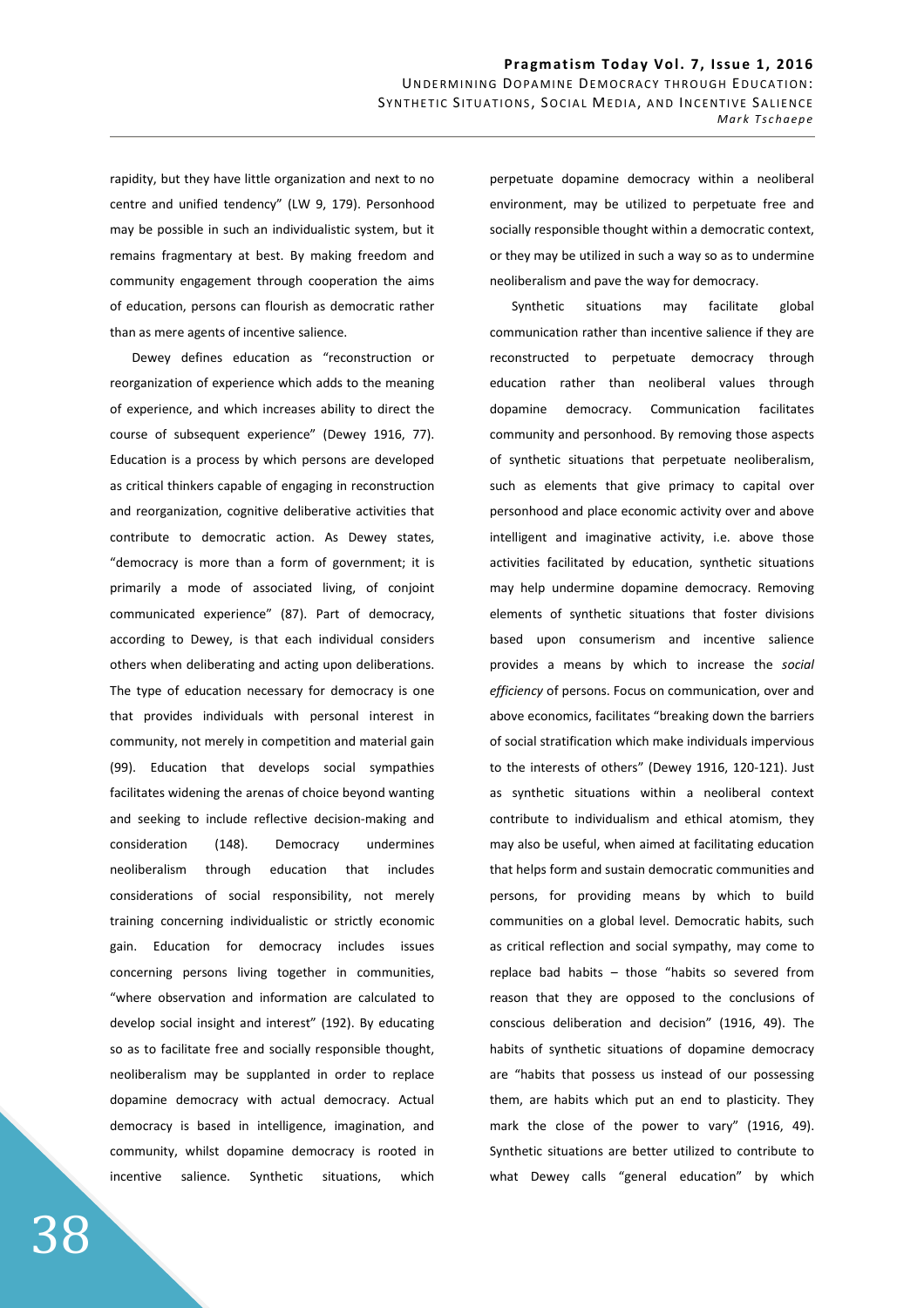possibilities for interaction are broad and flexible; social relationships are truly fostered and diverse (1916, 67). This is contrary to the echo chamber effect of dopamine democracy through which individuals only seek out interactions that are already agreeable to their incentive salience. Such incentive salience only breeds more wanting and seeking of immediate satisfaction without critical reflection. Keith W. Campbell and Jean M. Twenge have referred to this isolation with regard to beliefs, especially in connection with esteem and status, as a *narcissistic cocoon* (2015, 366). This leads to one of the most dangerous sides of dopamine democracy: the thoughtless polarization of socio-political ideology that is perpetuated by the dominance of incentive salience within synthetic situations. Completely removing the mechanisms within synthetic situations that facilitate and perpetuate incentive salience is likely an impossible task, especially given the rapidity by which information is made readily available. Iterative steps that incorporate critical assessment and reconstruction of synthetic situations are necessary to move beyond incentive salience and toward democracy.

#### **Conclusion**

The next step in replacing dopamine democracy through educative means is to analyze the interaction of synthetic situations, socio-political decision-making and neurobiological bases of behavior. I suggest implementing a strategy of neuropragmatism as advocated by Tibor Solymosi. Neuropragmatism takes "seriously the insights, tools, and techniques developed by the neurosciences as achievements in a living context of growth" (Solymosi 2011, 356). Neuropragmatism provides a fallibilist stance from which to assess information concerning synthetic situations, especially with regard to how these situations affect and are affected by neuroscientific considerations. In order to alter synthetic situations and the way in which they are engaged, I propose using neuroscientific analyses, such as those provided in *The Wiley Handbook of Psychology, Technology, and Society* (e.g. "Narcissism, Emerging Media, and Society") (2015), and applying the findings to education, especially as pertaining to synthetic situations and the development of democracy. Within neoliberalism, synthetic situations have provided access to information in such a way that there is little connection to critical assessment or fallibilism. Incentive salience is thoughtless. As Dewey states, "And information severed from thoughtful action is dead, a mind crushing load. Since it simulates knowledge and thereby develops the poison of conceit, it is a most powerful obstacle to further growth in the grace of intelligence" (1916, 153). Combining neuroscientific studies with Dewey's conception of education provides a set of tools by which synthetic situations may be transformed from perpetuating dopamine democracy, reinforcing neoliberalism and individualism, to fostering democracy and community through providing education that forms critically reflective, intelligent, and imaginative persons.

**Acknowledgements**: I would like to thank Simone Lee Joannou for inspiration, many useful discussions, and her amazing proof-reading that made this paper possible.